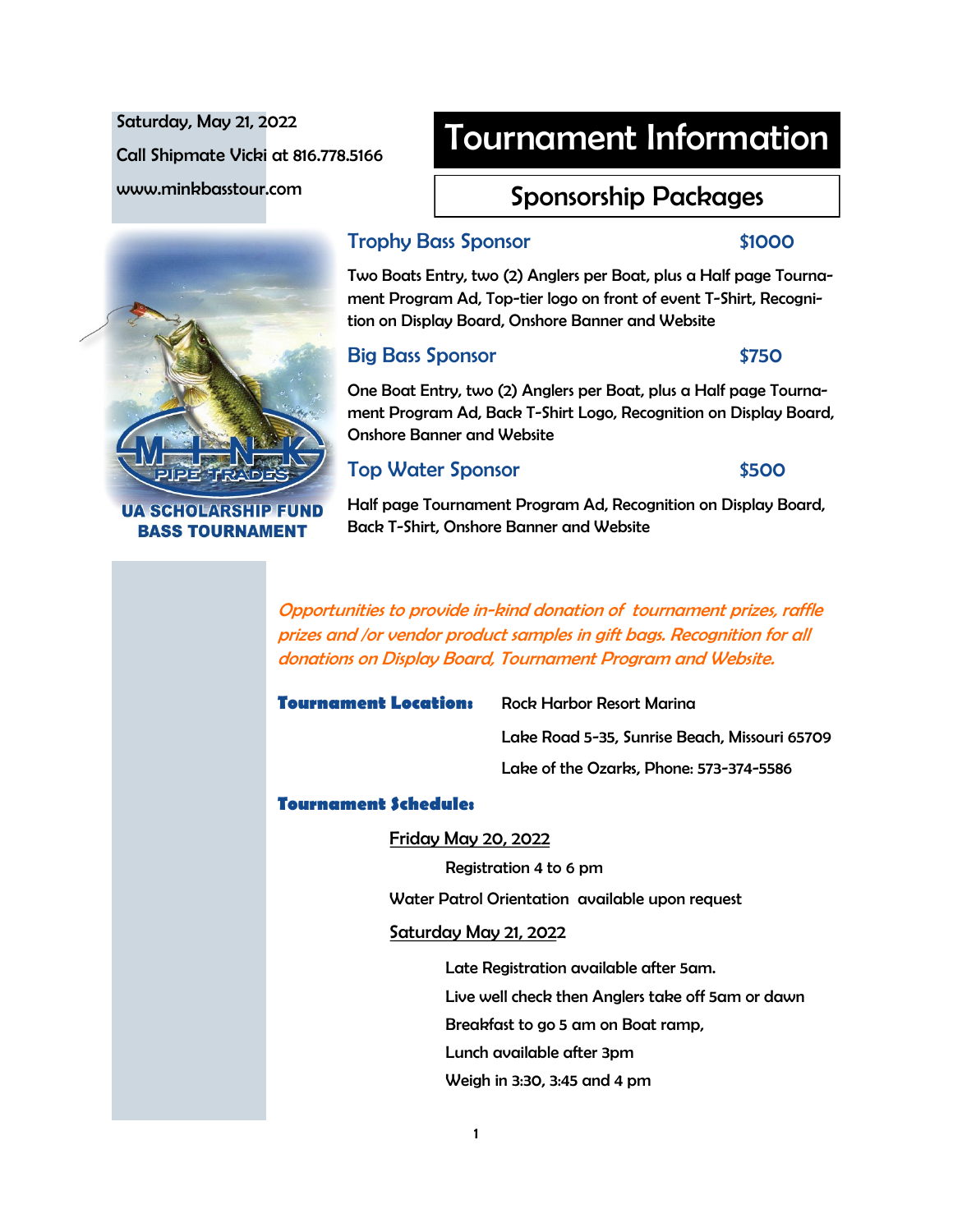# Saturday May 21, 2022

Contact Shipmate Vicki, minkbasstour@gmail.com or 816.778.5166

\_\_\_\_\_\_\_\_\_\_\_\_\_\_\_\_\_\_\_\_\_\_\_\_\_\_\_\_\_\_\_\_\_\_\_\_\_\_\_\_\_\_\_\_\_\_\_\_\_\_\_\_\_\_\_\_\_\_\_\_\_\_\_\_\_\_\_\_\_

\_\_\_\_\_\_\_\_\_\_\_\_\_\_\_\_\_\_\_\_\_\_\_\_\_\_\_\_\_\_\_\_\_\_\_\_\_\_\_\_\_\_\_\_\_\_\_\_\_\_\_\_\_\_\_\_\_\_\_\_\_\_\_\_\_\_\_\_\_

\_\_\_\_\_\_\_\_\_\_\_\_\_\_\_\_\_\_\_\_\_\_\_\_\_\_\_\_\_\_\_\_\_\_\_\_\_\_\_\_\_\_\_\_\_\_\_\_\_\_\_\_\_\_\_\_\_\_\_\_\_\_\_\_\_\_\_\_\_

### For Information www.minkbasstour.com

# Sponsorship Form

Name (Company Name)

### Organization

Email

**UA SCHOLARSHIP** 

| <b>BASS TOURNAMENT</b> |           | Address/Zip                                                                       |  |  |  |  |
|------------------------|-----------|-----------------------------------------------------------------------------------|--|--|--|--|
|                        | Phone     | <b>Sponsorship Amount \$</b>                                                      |  |  |  |  |
|                        | Donation: |                                                                                   |  |  |  |  |
|                        |           |                                                                                   |  |  |  |  |
|                        |           |                                                                                   |  |  |  |  |
|                        |           |                                                                                   |  |  |  |  |
|                        |           |                                                                                   |  |  |  |  |
|                        |           | Trophy and Big Bass sponsors are required to complete one Official Entry Form for |  |  |  |  |

Trophy and Big Bass sponsors are required to complete one Official Entry Form for each boat. (page 4)

Thank you for your participation! Your donation will be assisting the United Association families to further the education of their children. Thank you for being part of our 10th Annual MINK Bass Tournament.

Checks payable to and include entries to:

**MINK Pipe Trades Bass Tournament** 5950 Manchester Trafficway Kansas City, MO 64130

SPONSORS CAN FAX TO: 816-363-8890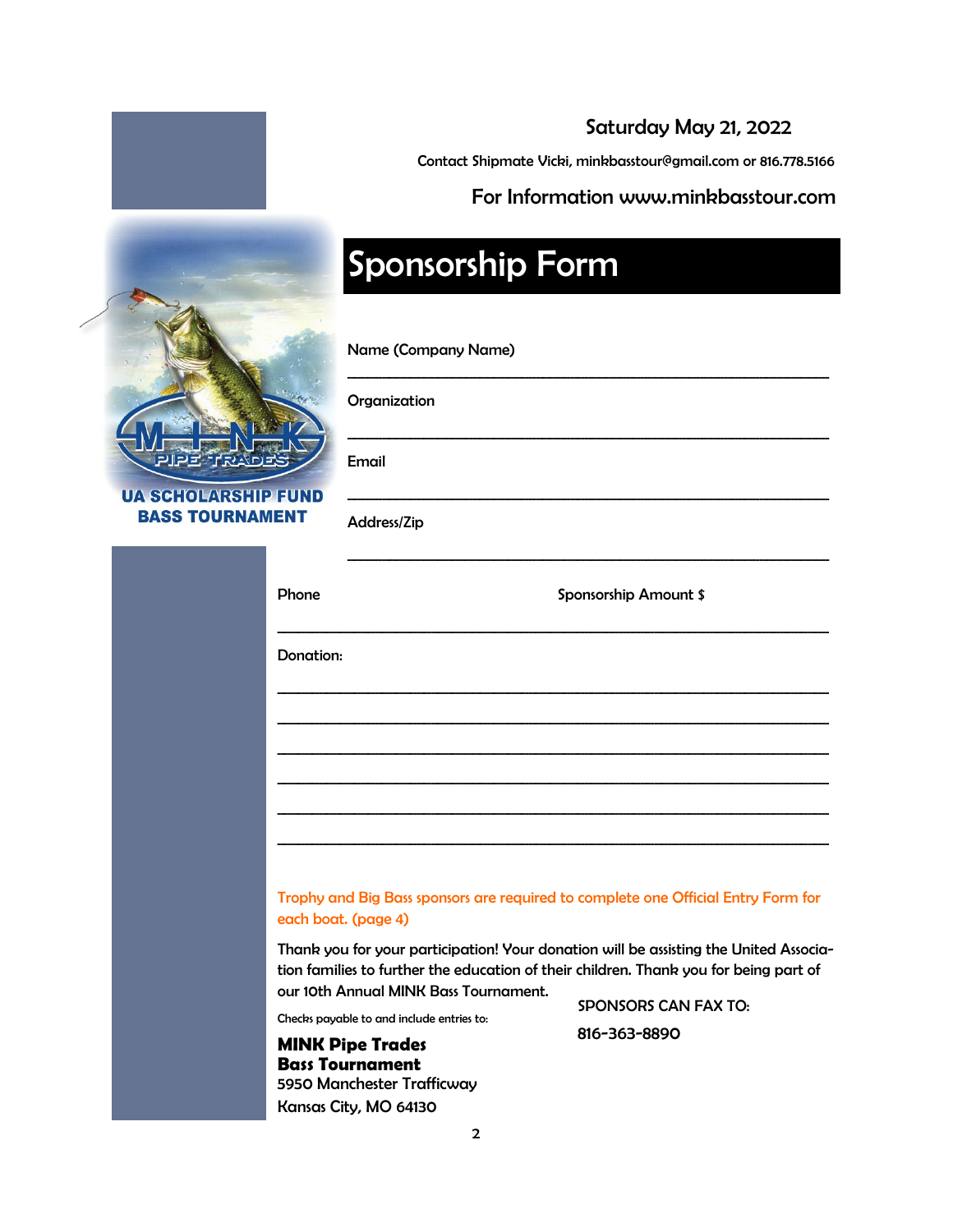Saturday May 21, 2022 Call Shipmate Vicki at 816.778.5166 www.minkbasstour.com

# Tournament Information

# Requirements



SCHOLARSHIP E **BASS TOURNAMENT**  A United Association member has to be participating in every boat to qualify to win.

Entries are by mail! The time and date that the entry forms are received shall determine tournament order including take off, weigh in and tie breaker. For further information see Official Entry Form (page 4)

Numbers assigned 1 through 50 take off at dawn and weigh in at 3:30 pm; 51 through 100 take off at 6:15 am and weigh in at 3:45 pm; 101 through 150 take off at 6:30 am and weigh in at 4 pm.

Prizes are awarded to the top 10% of entries. Every boat entered will have one chance to win the biggest bass.

All Missouri State Conservation and Water Patrol regulations are applicable.

# **Lodging Available:**

Rock Harbor Resort

Lake Road 5-35, Sunrise Beach, MO 65709 Lake of the Ozarks, Phone: 573-374-5586

Bass Point Resort Lake Road 5-30 Phone: 573-374-5205

Dogwood Acres Resort Lookout Point Phone: 573-374-5556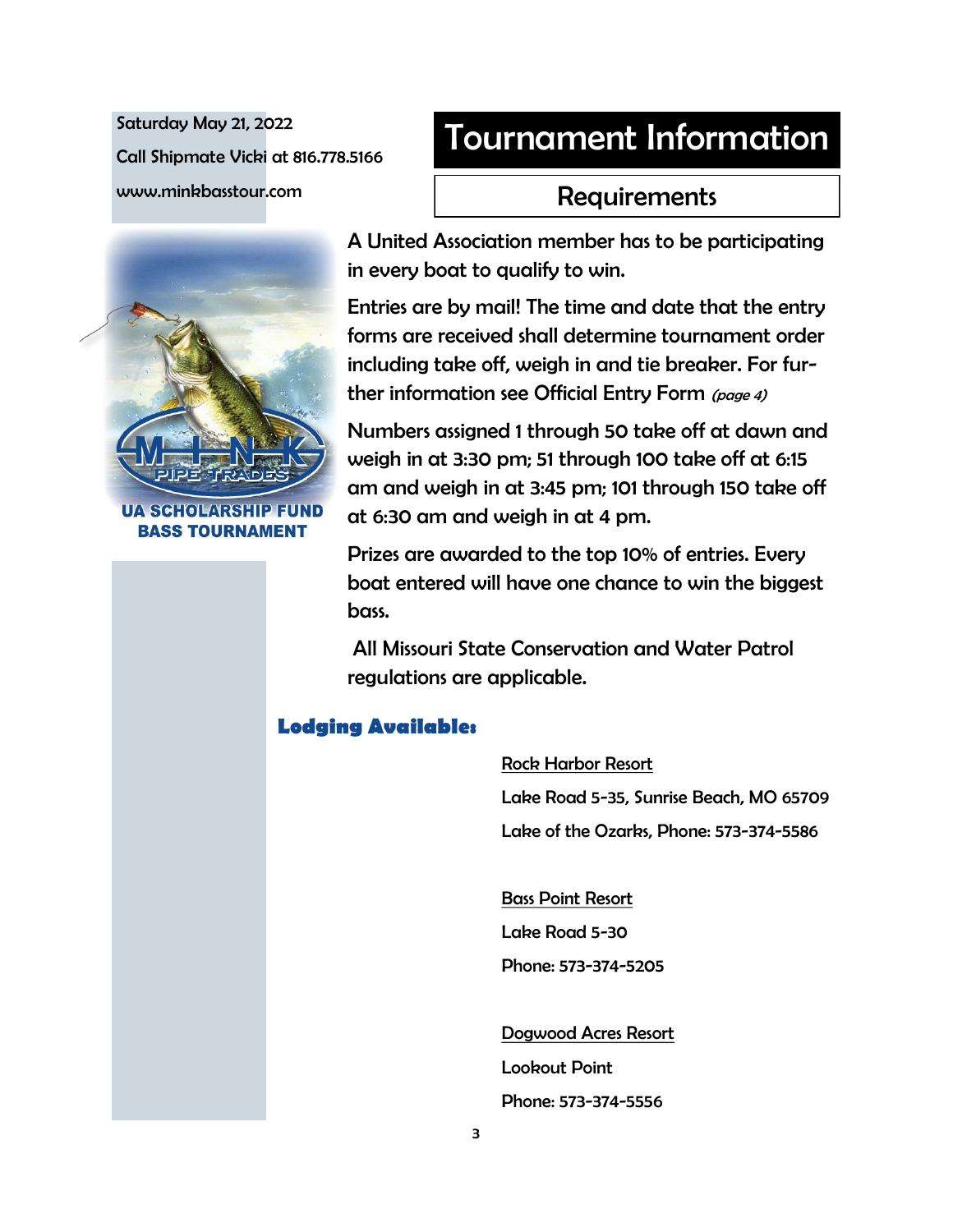Saturday May 21, 2022 Call Shipmate Vicki at 816.778.5166 www.minkbasstour.com

# Official Entry Form

\$150 Entry fee must be received by April 10th for T-shirt. For valid entry, mail this official entry form per boat.

\_\_\_\_\_\_\_\_\_\_\_\_\_\_\_\_\_\_\_\_\_\_\_\_\_\_\_\_\_\_\_\_\_\_\_\_\_\_\_\_\_\_\_\_\_\_\_\_\_\_\_\_\_\_\_\_\_\_\_\_\_\_\_\_\_\_\_\_\_

\_\_\_\_\_\_\_\_\_\_\_\_\_\_\_\_\_\_\_\_\_\_\_\_\_\_\_\_\_\_\_\_\_\_\_\_\_\_\_\_\_\_\_\_\_\_\_\_\_\_\_\_\_\_\_\_\_\_\_\_\_\_\_\_\_\_\_\_\_

Email **Email** Phone



**UA SCHOLAI BASS TOUI** 

|              | <b>Address/Zip</b>                                                                                                                                                                                                                                                                                                                                                                                                              |          |            |                                                                                       |                                        |  |
|--------------|---------------------------------------------------------------------------------------------------------------------------------------------------------------------------------------------------------------------------------------------------------------------------------------------------------------------------------------------------------------------------------------------------------------------------------|----------|------------|---------------------------------------------------------------------------------------|----------------------------------------|--|
|              | <b>Boat Make</b>                                                                                                                                                                                                                                                                                                                                                                                                                | Length   | State      | <b>Registration Number</b>                                                            |                                        |  |
|              | as published in the Tournament Program. I accept full responsibility for their conduct and safety. I<br>acknowledge that there are inherent risks in boating and hold harmless the Tournament Committee, MINK<br>Board of Directors and Officers, and Rock Harbor Resort for injuries or personal property damage as a result<br>of participation in the tournament. Tournament date May 21, 2022<br><b>Captain's Signature</b> |          |            | I will ensure that all participants aboard my boat abide by all Rules and Regulations |                                        |  |
|              | <b>Anglers Name (1st Mate)</b>                                                                                                                                                                                                                                                                                                                                                                                                  |          | Phone      |                                                                                       |                                        |  |
| Address/Zip  |                                                                                                                                                                                                                                                                                                                                                                                                                                 |          |            |                                                                                       |                                        |  |
| Organization |                                                                                                                                                                                                                                                                                                                                                                                                                                 |          | Email      |                                                                                       |                                        |  |
|              | Entry Fee Included \$<br>Any late entries received after April 10, 2022 are not guaranteed a tournament T-Shirt.                                                                                                                                                                                                                                                                                                                |          |            |                                                                                       | (All entries fees are non-refundable). |  |
|              | T-Shirts Sizes: Extra T-Shirts are \$15.00 each                                                                                                                                                                                                                                                                                                                                                                                 |          | <b>XXL</b> |                                                                                       | XXXL Captian                           |  |
| S.           | M<br>Checks payable to and include entry to:                                                                                                                                                                                                                                                                                                                                                                                    | L XL XXL |            | <b>XXXL</b>                                                                           | 1st Mate                               |  |
|              | <b>MINK Pipe Trades Bass Tourney</b><br>5950 Manchester Trafficway<br>Kansas City, MO 64130                                                                                                                                                                                                                                                                                                                                     |          |            | Tournament staff only:                                                                |                                        |  |

Anglers Name (Captain)

**Organization**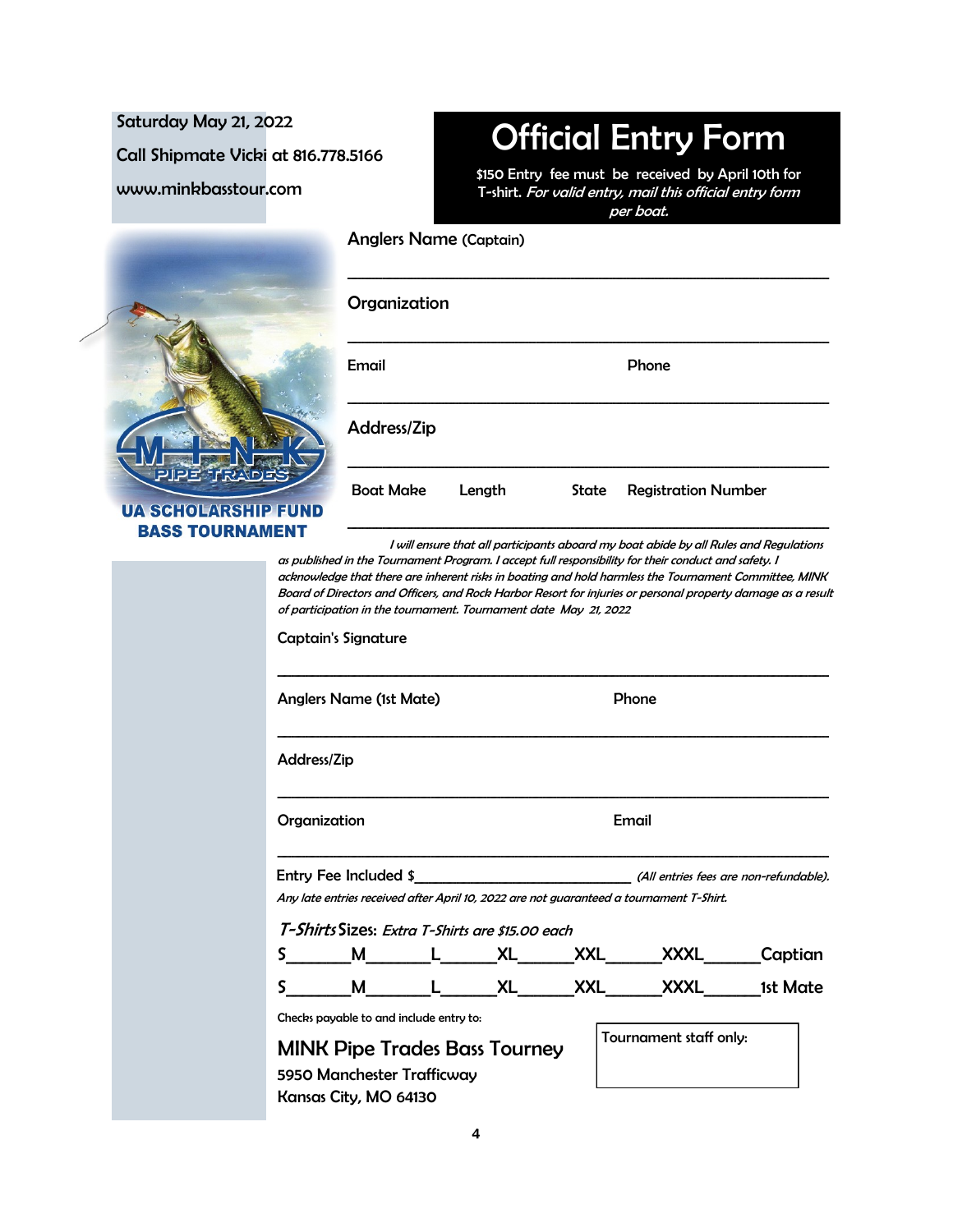Saturday May 21, 2022 Call Shipmate Vicki 816.778.5166 www.minkbasstour.com



**UA SCHOLARSHIP FUND BASS TOURNAMENT** 

# Official Tournament Rules

The rules will be interpreted solely by the Tournament Committee and all rulings are final. All Missouri State Conservation and Water Patrol regulations are applicable.

#### **Tournament Committee:**

The Tournament Committee shall consist of the Tournament Director and (6) committee members. The Tournament Committee will be responsible for the weighing and for resolving any disputes. The Tournament Committee reserves the right to appoint partners in specific circumstances. The Tournament Committee reserves the right to reject any entry. Any unsportsman like conduct or abusive language could result in suspension from future tournaments.

#### **Safety:**

Safe boating and fishing practices must be observed by all participants at all times. During the take-off and anytime the boat is above troll all con-

testants are REQUIRED to wear a life jacket, which must be securely fastened. All boats must have the appropriate Coast Guard safety devices and no alcohol is permitted during tournament hours.

#### **Permitted Fishing Locations:**

Fishing is permitted anywhere within the Tournament Lake, except that no contestant is allowed to fish within 50 yards of another contestant if he is anchored. No trailing of boats during tournament.

#### **Tackle and Equipment:**

Only artificial bait or lures may be used. No live bait or prepared bait may be used other than pork or pork-type bait. No trolling is permitted. Only one rod may be used at one time. All bass must be caught on a rod and reel. A landing net may be used. All fish must be caught and landed from the boat.

#### **Scoring:**

Only Largemouth Bass, Spotted Bass and Smallmouth Bass will be counted. Total stringer will determine place. Any bass that does not measure will cause 1 oz. to be subtracted from the stringer weight. Bass must be 15 inches long and no more than (5) fish per boat may be weighed in. Each Contestant is expected to take the utmost care of his fish so that all living bass may be returned to the lake. No frozen or mangled fish will be submitted for weigh-in. Any such fish will be deducted and turned over to the Tournament Committee for review. Any contestant doing so will be disqualified and subject to disciplinary action by the Tournament Committee. After the Contestants submit his or her fish to be weighed in the contestants will not be allowed to touch or handle the fish again. Decision on short fish will be made by the official